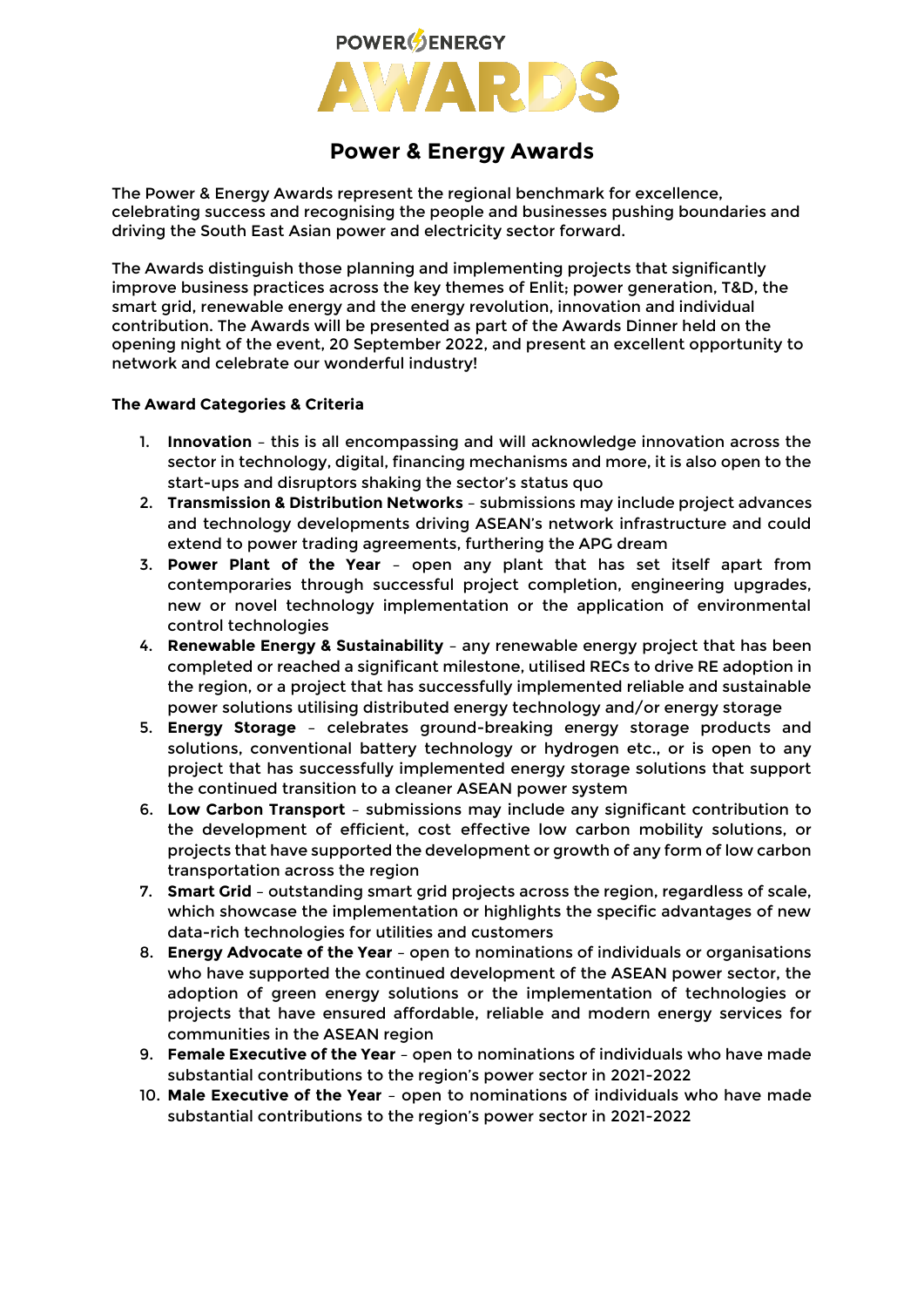Aside from bragging rights, award winners will be welcomed to the stage during the awards dinner, in front of a packed room of industry leaders from across the region. Winners will receive significant exposure for your business in the build-up to (as a nominee) and during Enlit Asia, SETA & SSA, including interviews and inclusion in our event marketing collateral, combined with your own marketing initiatives.

We encourage lots of nominations from the market. This can be from vendors, utilities, IPPs, C&I customers or indeed any group that has developed successful technology and business innovations. Nominations are open to the public and we welcome multiple submissions across the categories. There is no restriction against nominating your own company, project or executive and you can nominate a project across a number of categories.

# **Eligibility**

- Any initiative, project or plant that:
	- $\circ$  Has been completed, achieved a significant milestone or undergone overhaul or upgrade in 2021-2022
	- $\circ$  Is based in the ASEAN region (we make an exception for start-ups, so long as their product can be shown to be applicable to the regional market, ideally with an in-region case study)
- For the Executive of the Year, these people must run a business whose primary focus is within ASEAN, though they do not have to sit in the region themselves
- Winners must have a senior executive available to attend the Enlit Asia 2022 awards dinner on 20 September in Bangkok

## **How to Nominate?**

Please complete 1 nomination application for each category you are entering. If you wish to nominate for multiple categories, you must send in separate nominations for each. Email it with the subject line **AWARD NOMINATION** to [infoasia@clarionevents.com.](mailto:infoasia@clarionevents.com)

The Award criteria are deliberately broad to capture a wide variety of projects. Interpret them as you see fit with a focus on projects that are best of breed by virtue of their value to the stakeholders and industry. There are normally many partners involved in energy projects so list those who are relevant to your selected project.

For each nomination, please include:

- **Company name**
- **Contact details** of main point of contact
- **The category** for which you are submitting the nomination (one only)
- **Business/Plant/Project/Executive name**
- **500 word write-up** to include for example:
	- o What was the purpose of the project?
		- o What was achieved?
		- o How does this set it apart from its competitors?
		- o Who is the utility, IPP or the customer?
		- o What vendors if any are involved with this project?
		- o You are welcome to include pictures or URL links for more details

Submissions must be received by **July 1 st 2022**.